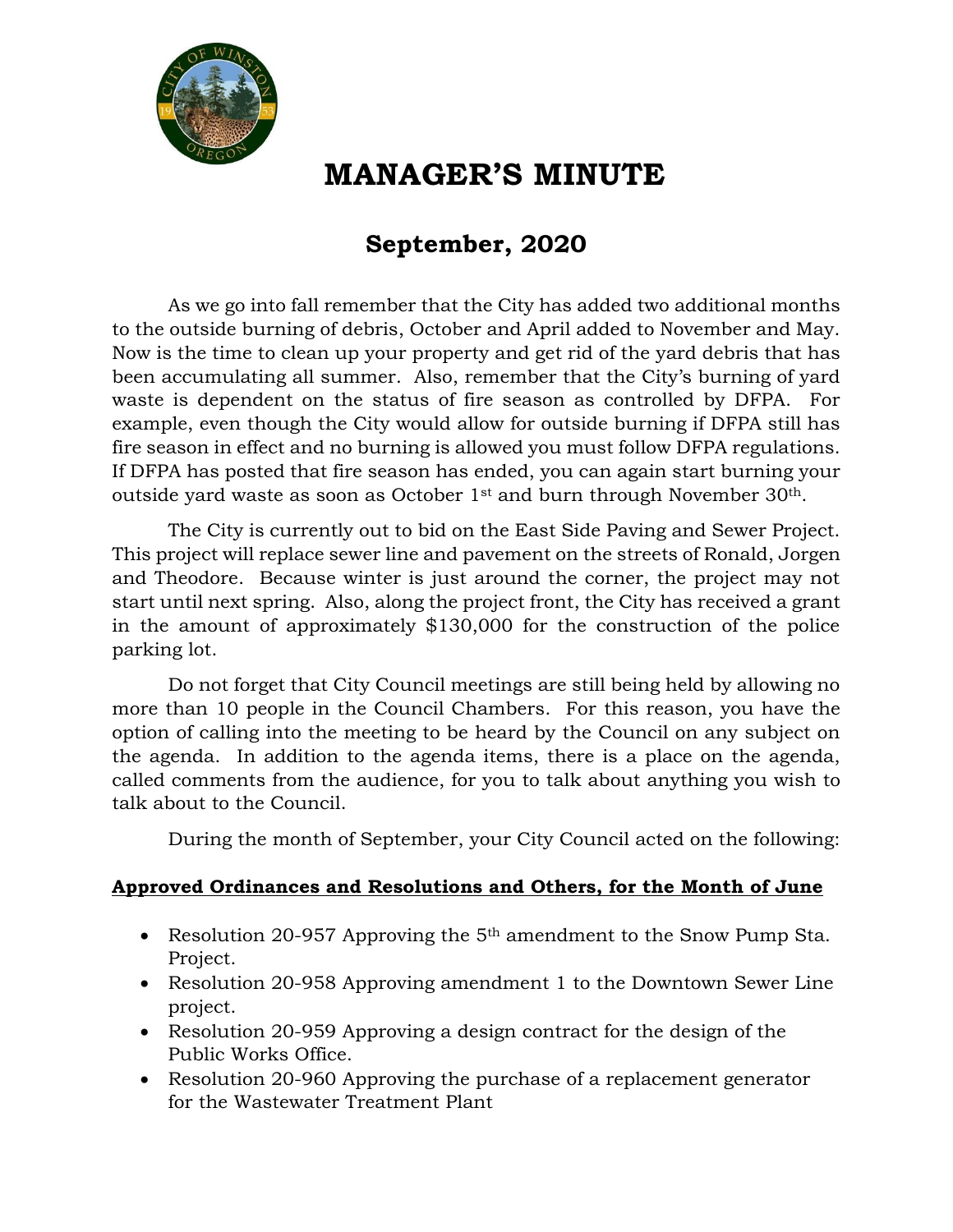

## **MANAGER'S MINUTE**

## **September, 2020**

- Resolution 20-961 Awarding a contract for the installation of the replacement generator at the Wastewater Treatment Plant.
- Resolution 20-963 Deems 1500 library books as surplus to be offered to the public for a donation.
- Resolution 20-964 Approving an agreement with Springbrook Software for new financial software.
- Ordinance 20-690 First reading on a new franchise agreement with Avista Utilities.
- Ordinance 20-961 Approved a new franchise agreement with Avista Utilities on second reading.
- Ordinance 20-961 Introduced new Ordinance establishing a Community Center Board.

September Police Statistics.

#### **PATROL: 09-06-20 through 09-12-20 09-13-20 through 09-19-20 January 1 to current date:**

| Arrests: 9                                    | Arrest: 7                | Arrest: 410    |        |
|-----------------------------------------------|--------------------------|----------------|--------|
| Traffic Stops:30<br>1586                      | Traffic Stops:29         | Traffic        | Stops: |
| Citations: 3                                  | Citations: 6             | Citations: 350 |        |
| Warnings 15                                   | Warnings: 13             | Warnings: 789  |        |
| Criminal Cases Taken:18<br>Cases Taken: 614   | Criminal Cases Taken: 21 | Criminal       |        |
| Drug Cases: 1                                 | Drug Cases: 0            | Drug Cases:24  |        |
| <b>DUII</b> Cases:0                           | DUII Cases: 0            | DUII Cases:13  |        |
| <b>Fugitive Cases:6</b><br>$\text{Cases}:140$ | <b>Fugitive Cases:4</b>  | Fugitive       |        |
| Reports Taken:26<br>849                       | Report Taken:29          | Reports        | Taken: |